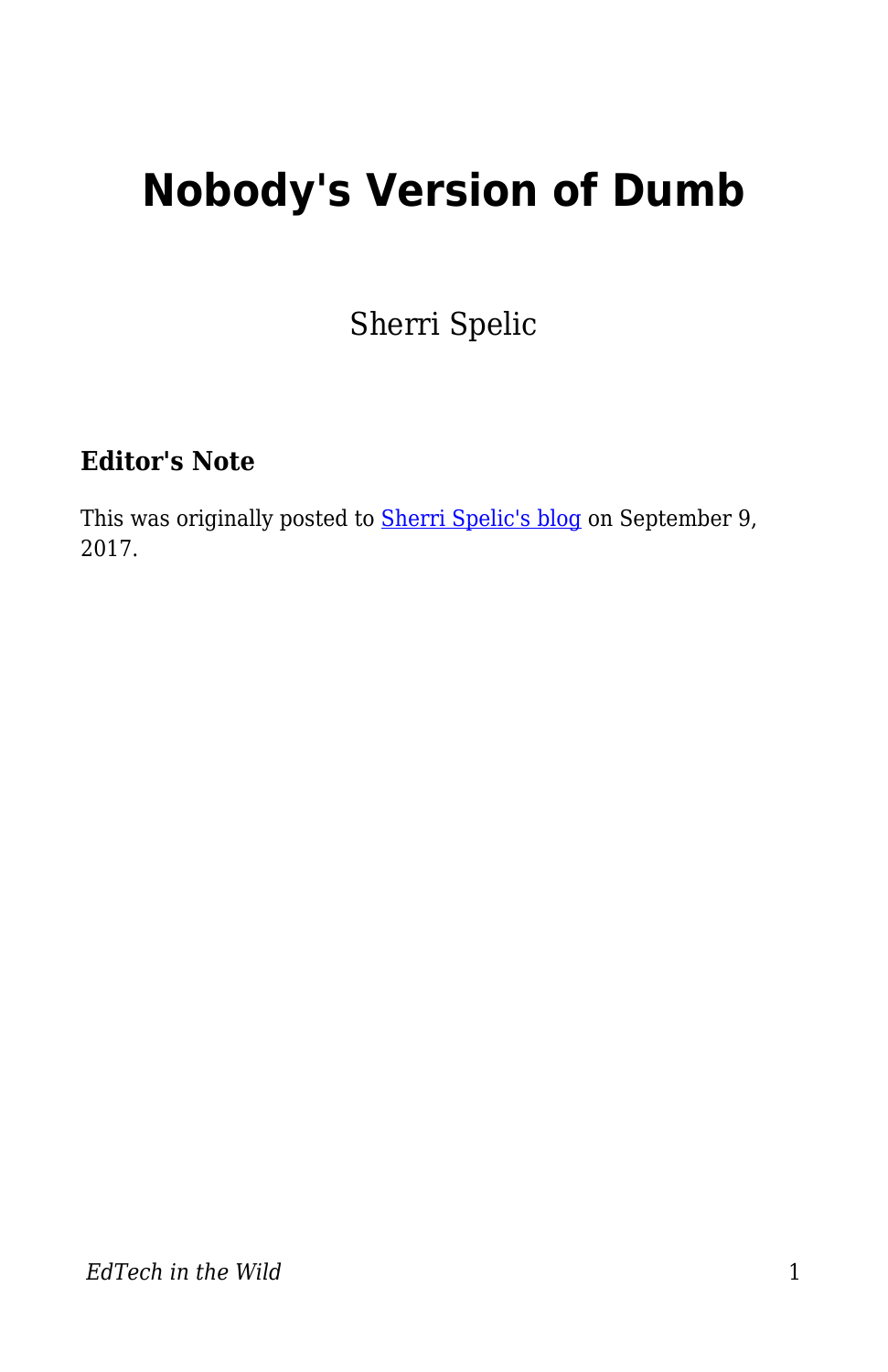

Shoes by **[Vincent Van Gogh](http://images.metmuseum.org/CRDImages/ep/original/DT1947.jpg)** CC0

I spend a lot of time on Twitter. I follow more people than I can actually keep up with and miraculously a bunch more follow me and I apologize that I can't just follow right back. I'm overwhelmed. I lose threads and also get lost in reading. I miss a lot and what I catch can probably be attributed to Twitter's algorithmic sorting which keeps the folks I most interact with close to the top of the tweets I will see. It's an imperfect system. My interests and responses are being guided, steered, nudged to achieve the golden data outcome of 'maximum engagement.' As long as I keep clicking around on the platform and rewarding the algorithm that delivers those precious "In case you missed it" messages, I am holding up my end of the userplatform bargain. Twitter stays in business and I cultivate my little networked worlds almost as intricately as my 9 year-old's Minecraft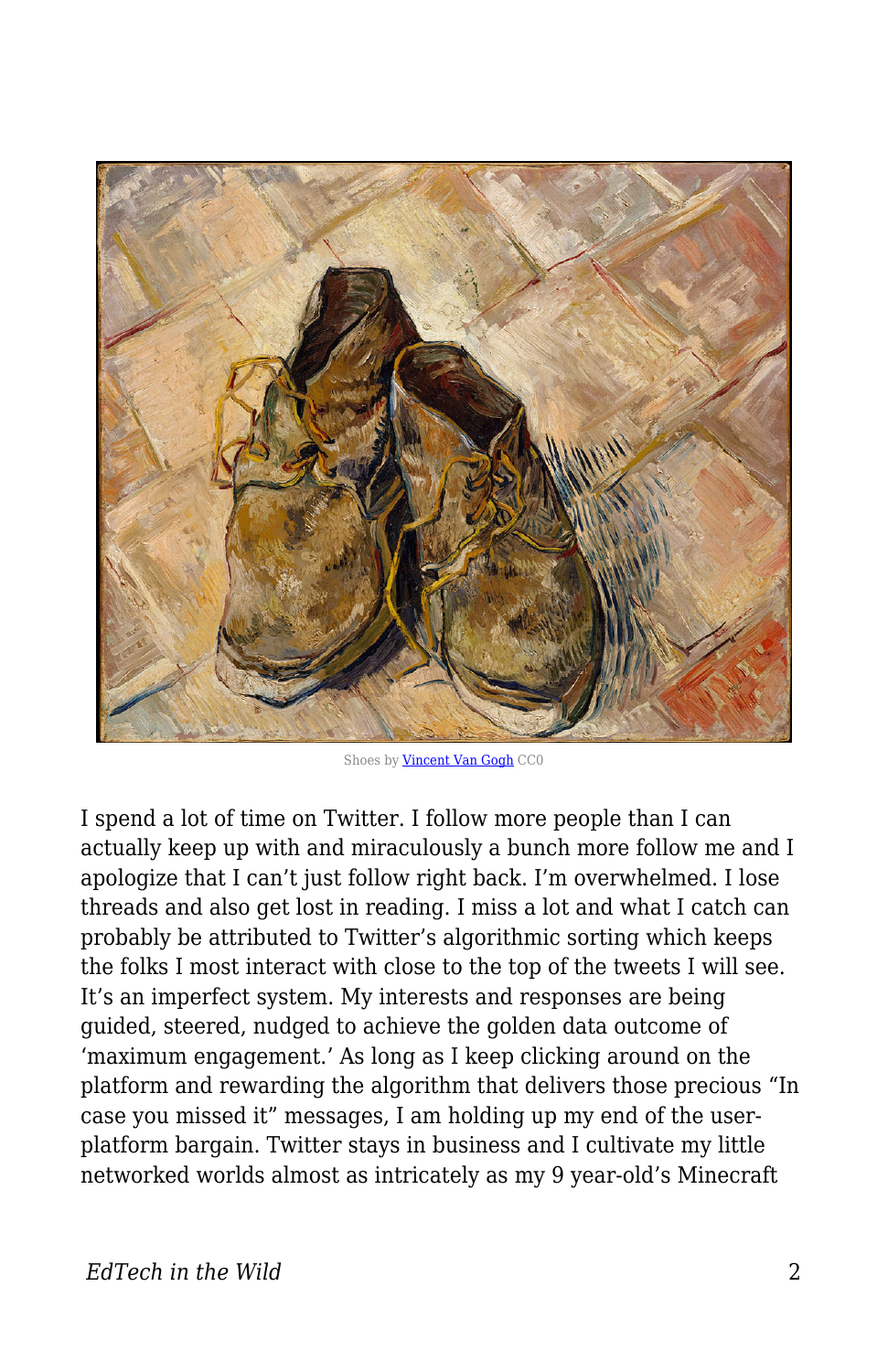creations.

Then along comes a short thread like this:

no surprise. I find my twitter network to be homogenous. Tweet something that resonates, RTs happen. Tweet something out of scope. Crickets <https://t.co/SXl5NtSRcL>

— George Siemens (@gsiemens) [September 7, 2017](https://twitter.com/gsiemens/status/905837030072086529)

Social media is a net negative. It has closed us off and created little safe spaces where we talk with people we agree with.

— George Siemens (@gsiemens) [September 7, 2017](https://twitter.com/gsiemens/status/905837397950255105)

Sadly, bright and intelligent people are reduced to RTing pithy statements rather than thinking. Twitter makes smart people dumb.

— George Siemens (@gsiemens) [September 7, 2017](https://twitter.com/gsiemens/status/905837821071691776)

There's more but that's the core.

I know this lamentation. It is familiar and well worn and different figures deploy it at different junctures. Of course, [@gsiemens](https://twitter.com/gsiemens) is not just anybody. He's a public intellectual, well recognized in the tech and higher ed circles I frequent. So I also hesitate to publicly push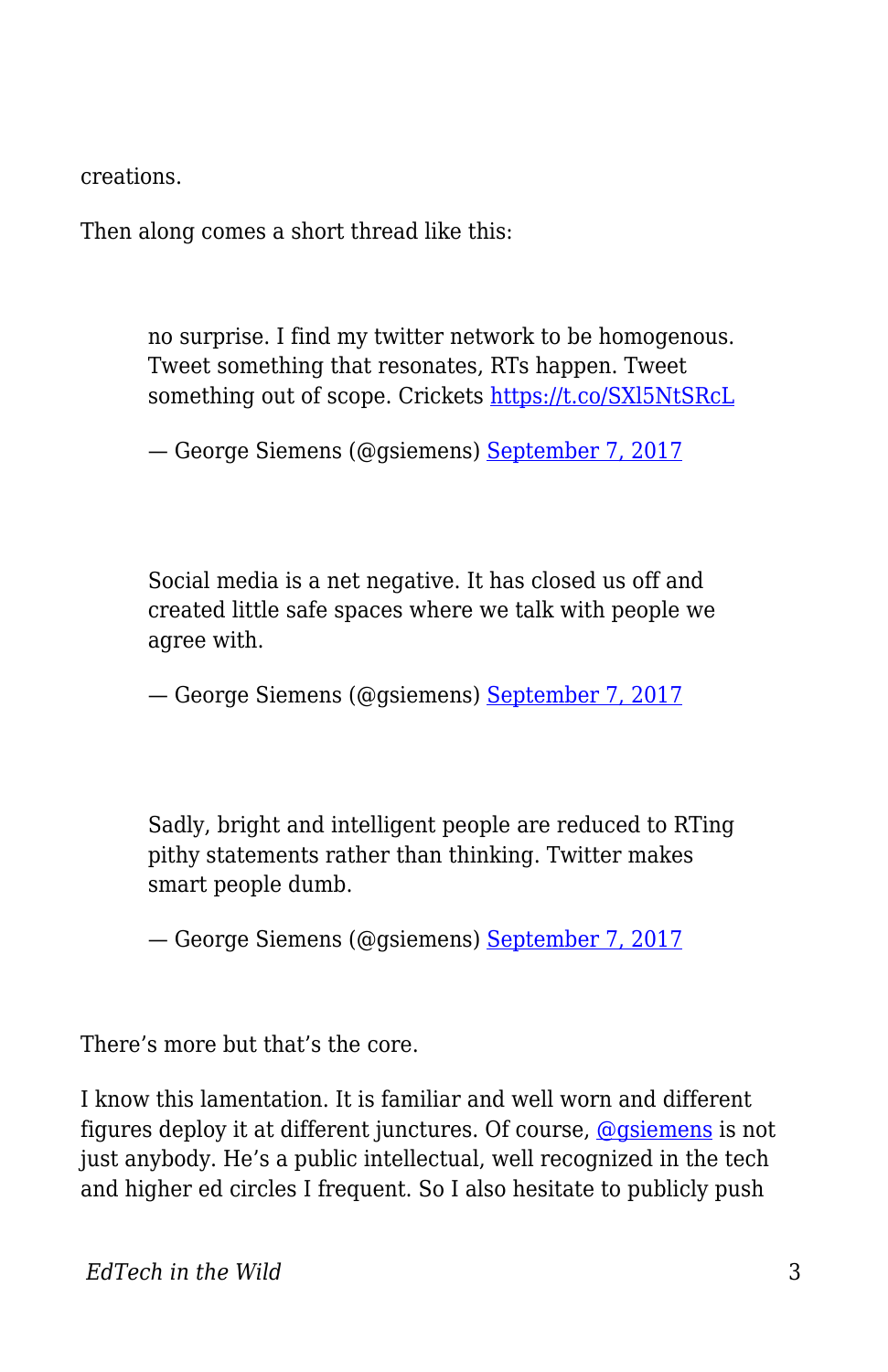back on this particular take. But, alas. I get tired of authority type voices telling me and others that Twitter is making us dumb.

Speak for yourself, I say. Rain on your own parade, not mine.

Look. Not everyone who comes to social media is looking for a fight. We have not arrived here to recreate Greek forms of debate. We are not showing up so that we can rattle our intellectual sabres. We are not turning up to punch each others' academic lights out, argument for carefully crafted argument.

I, for one, came because I was looking for others who could help me grow. I was in the market for good writing and good people and I found them. The longer I stayed and the more I engaged, good people *found me*. Good writing – I mean, strong, critical, robust and also sensitive writing walked right up to me and said, "Hi!" I got involved. I created adjoining spaces and fashioned [a new home](https://medium.com/identity-education-and-power) to welcome some of that rich writing. And I found art, humor, compassion, support, care, and (\*praise hands\*) Black Twitter. My life has been tremendously enlivened and broadened through my social media connections. I am a smart person who is more open, more aware, more vocal and more critical due to my connections via social media.

You will rarely find me putting up my verbal dukes on Twitter but I will support those who do it well. When authority type voices trot out these blanket statements about our shared intellectual demise, they offer a point of view that can be as narrow and constrained as those they accuse of the same offense. And often such voices enjoy the comfort and yes, privilege, of established recognition through institutions, publications, speaking invitations and considerable social media reach. These statements seem to come when these, usually male, individuals no longer feel "challenged" – when their membership in the social media 'Gifted and Talented' program is losing clout.

When I first ran across this thread, I wanted to ignore it. Give it the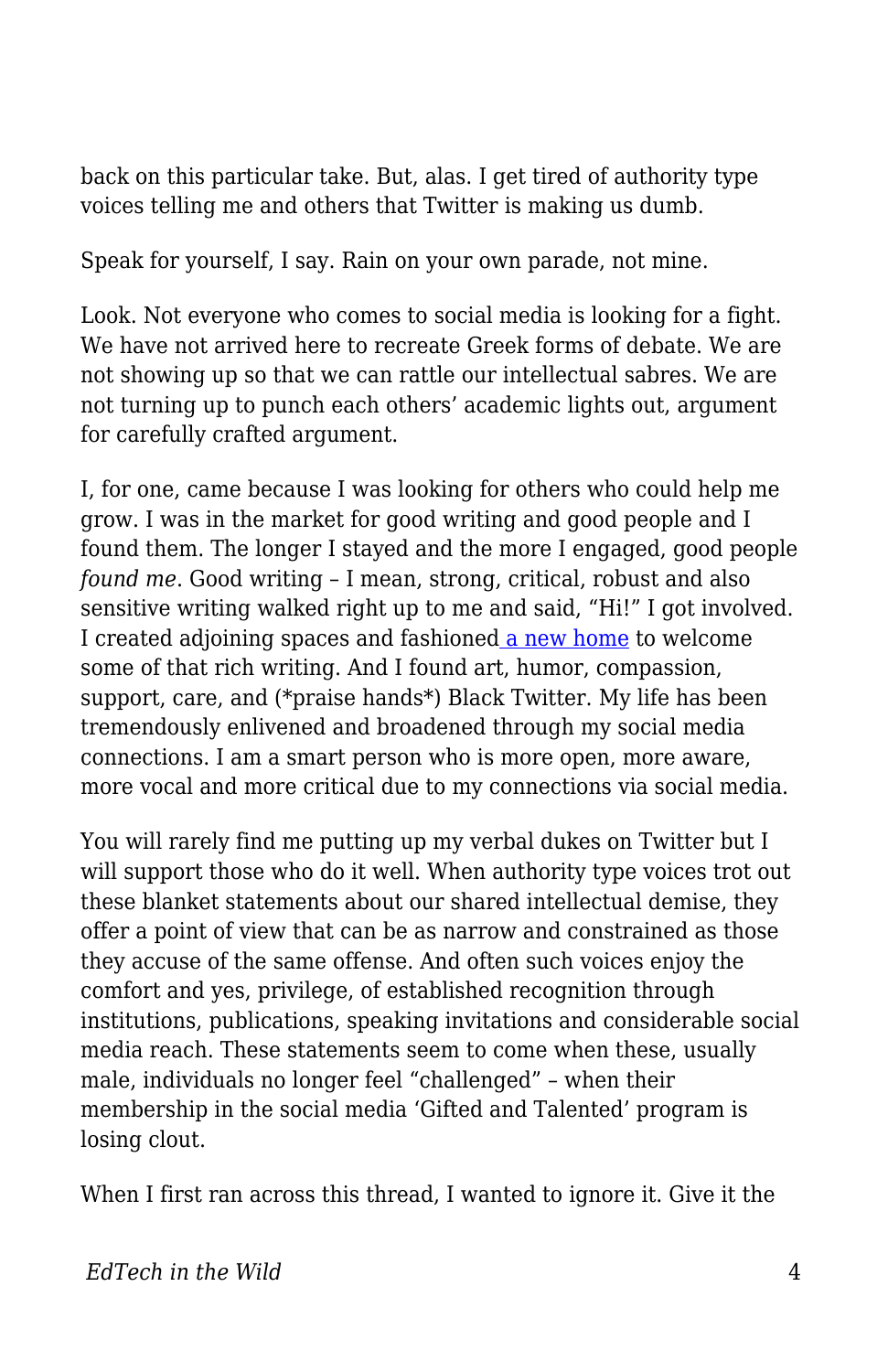'ho, hum, somebody's bored' non-response. But the annoyance stayed with me because I felt in those few tweets that my experience and the experience of too many others were being denied. And thoughtlessly so.

Some of us are here for community; to gather and confer with the like minded. To remind each other that our presence matters. For someone with a particular kind of status, this aspect might easily be overlooked. Not for me. I come to Twitter to prove to myself again and again that I have a voice and know how to use it. In other circles, my voice, my presence runs the very real risk being inaudible, invisible. But for an authority voice type, this instance may not occur or even register.

Formulating this kind of push back takes energy. It takes energy away from some things I'd rather read and write about. And I don't wish to expend more energy delving into the right-left Twitter divide article which prompted these tweets. When George Siemens claims that his network is fairly homogeneous, that is something that he can fix if it's a priority. But to drag us all down into a space that he [in a later tweet](https://twitter.com/gsiemens/status/905838706866696192) describes as "closed, intolerant, narrow minded, and short sighted" is decidedly unfair and unnecessary and I refuse to be placed there by proclamation from on high.

Maybe this is precisely how and why I persist on social media: Refusing to be placed somewhere by someone who is not me. I place and position myself. I speak my own mind. I pick my own battles. I am nobody's version of dumb.

Note: The image is from the [The Met collection of Public Domain](http://metmuseum.org/about-the-met/policies-and-documents/image-resources) [images](http://metmuseum.org/about-the-met/policies-and-documents/image-resources) which is well worth a visit.